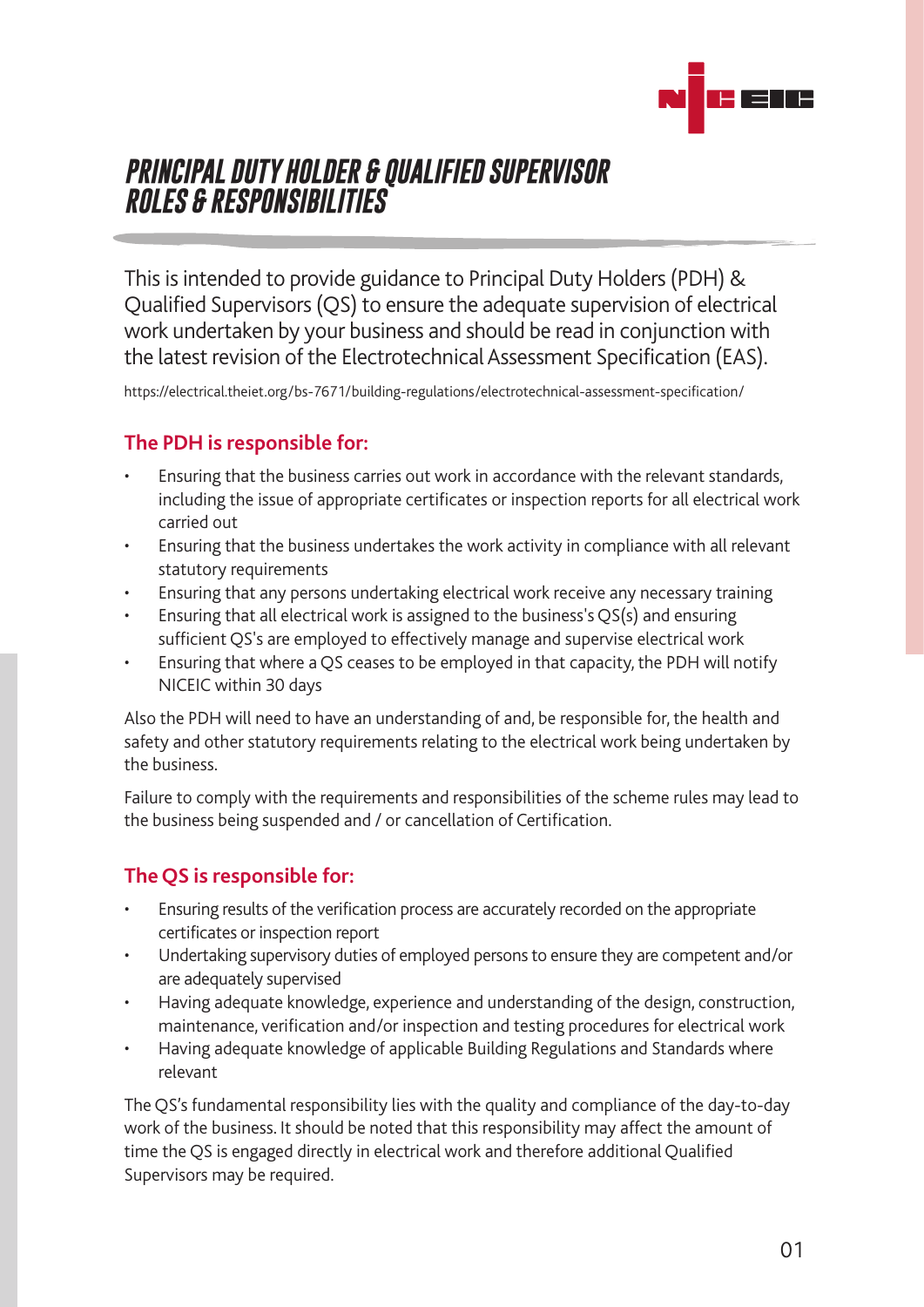The importance of the role of the QS and the adequacy of the supervision in the overall process of ensuring that the electrical work is compliant can, in some instances, be disregarded through worker ignorance and/or ineptitude regarding the knowledge, attitude, skills and time required to do the job.

The responsibilities of the QS should be clearly stated by the PDH and consideration should be given to stating these responsibilities in writing.

The level of supervision necessary for electrical work undertaken by the business will be determined by the level of competence of each operative with regard to the risks involved in the work they are being instructed to undertake.

Where the risks involved are low, verbal instructions are likely to be adequate but as the risk or complexity increase there is a point where the need for written procedures become important to ensure that instructions may be understood and supervised more rigorously.

In this context, supervision does not necessarily require continual attendance at the work site but the degree of supervision and the manner in which it is exercised is for the PDH and QS to arrange to ensure that danger, or injury, is prevented.

The following tabulated information will assist and guide the PDH and QS to ensure that ALL work is adequately supervised. This would only apply where supervision models are used (i.e. where electrical work is carried out by someone registered as a QS where there is no additional assessment required, e.g. sole traders).

IMPORTANT- The tables below are guidance and ultimately it is the responsibility of the business to determine the competence and complexity of task undertaken by each operative.

| <b>OPERATIVE LEVEL</b> | GUIDANCE                                                                                                                                                                                                                                                                                                                                                                                             |
|------------------------|------------------------------------------------------------------------------------------------------------------------------------------------------------------------------------------------------------------------------------------------------------------------------------------------------------------------------------------------------------------------------------------------------|
| Level 1                | Operatives would be Instructed persons (electrically) who would generally be<br>apprentices, labourers, electrician's mates or electrical improvers - and who under the<br>supervision of a Skilled person (electrically), could be able to install wiring systems.<br>Others that fall within this category are career changers who may have training and/or<br>qualifications but lack experience. |
| Level 2                | Operatives would be Instructed persons (electrically) who are experienced, trusted<br>electrical installers who can carry out electrical installation work efficiently and<br>in accordance with the current BS 7671 and Building Regulations/Standards.<br>Therefore they can be expected mostly to work without the need of close and<br>detailed supervision.                                     |
| Level 3                | Operatives would be considered as <b>Skilled persons (electrically)</b> who possess<br>practical, theoretical and electrical engineering skills, experience and knowledge with<br>adequate technical supervisory experience comparable to that of QS.                                                                                                                                                |

### **Table1: Level of Operative Supervised**